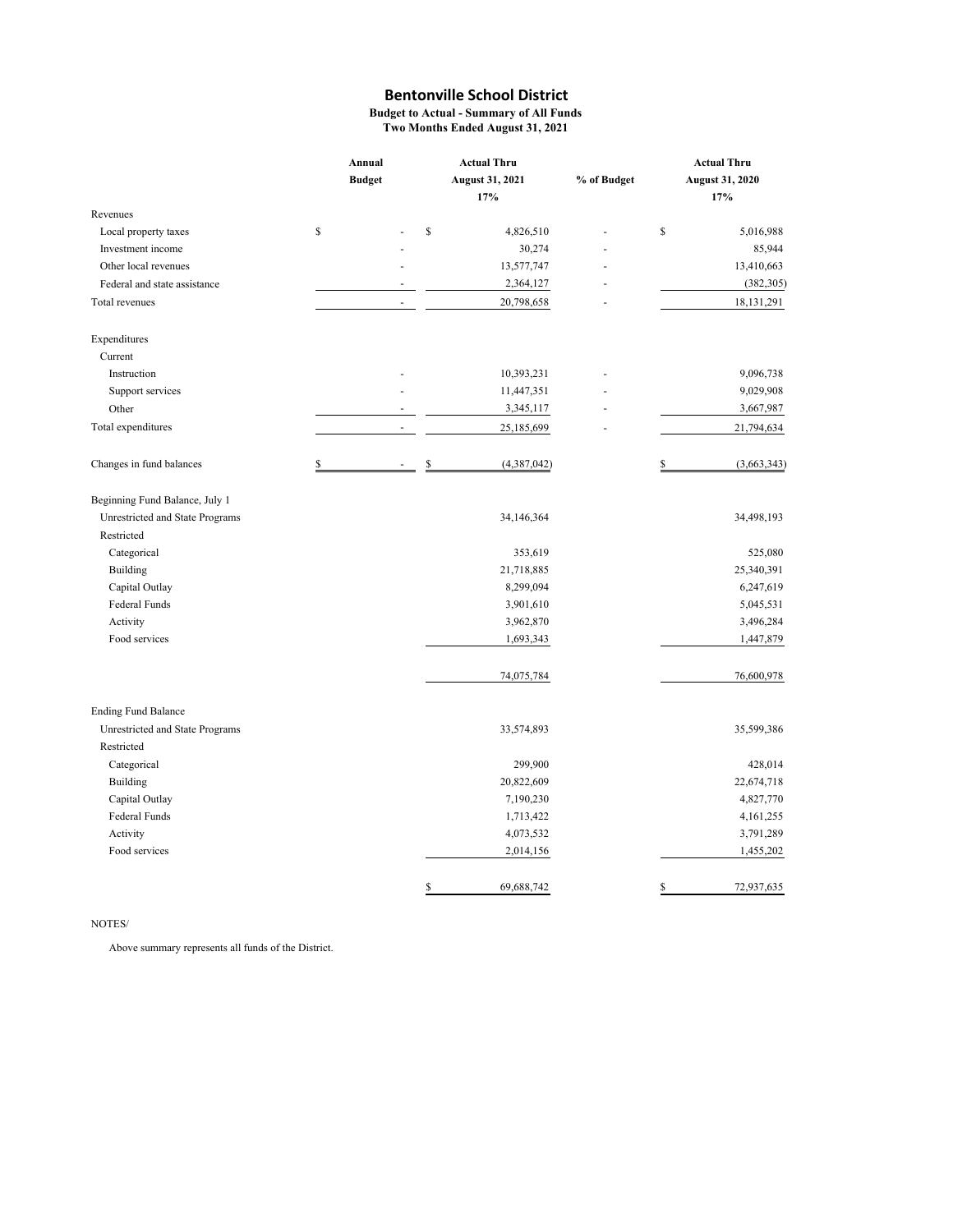**Budget to Actual - Operating Funds 1, 2, and 4 Two Months Ended August 31, 2021**

|                                    | Annual<br><b>Budget</b> |                |    | <b>Actual Thru</b><br><b>August 31, 2021</b><br>17% | % of Budget | <b>Notes</b> | <b>Actual Thru</b><br><b>August 31, 2020</b><br>17% |
|------------------------------------|-------------------------|----------------|----|-----------------------------------------------------|-------------|--------------|-----------------------------------------------------|
| Revenues                           |                         |                |    |                                                     |             |              |                                                     |
| Property Taxes - July - December   | \$                      |                | \$ | 4,391,360                                           |             | \$           | 4,446,026                                           |
| Property Taxes - January - June    |                         |                |    |                                                     |             |              |                                                     |
| Property Taxes - Delinquent        |                         |                |    | 218,588                                             |             |              | 337,196                                             |
| Other Local Taxes                  |                         |                |    | 29,241                                              |             |              | 43,630                                              |
| Interest                           |                         |                |    | 30,274                                              |             |              | 85,944                                              |
| Child Care                         |                         |                |    | 486,121                                             |             |              | 253,837                                             |
| Other Local Sources                |                         |                |    | 231,554                                             |             |              | 381,792                                             |
| <b>State Foundation</b>            |                         |                |    | 11,318,696                                          |             |              | 11,300,998                                          |
| Student Growth                     |                         |                |    |                                                     |             |              |                                                     |
| Categorical                        |                         |                |    | 212,268                                             |             |              | 191,703                                             |
| State ABC Grants                   |                         |                |    | 253,588                                             |             |              | 253,588                                             |
| Other State Sources                |                         |                |    | 53,318                                              |             |              | 3,048                                               |
| Debt Service                       |                         | ÷,             |    | 29,011                                              |             |              | 146,552                                             |
|                                    |                         |                |    |                                                     |             |              |                                                     |
| <b>Total Revenue</b>               |                         |                |    |                                                     |             |              |                                                     |
|                                    |                         |                |    | 17,254,019                                          |             |              | 17,444,313                                          |
| Expenses - Function                |                         |                |    |                                                     |             |              |                                                     |
| Instruction                        |                         |                |    | 9,670,924                                           |             |              | 8,720,732                                           |
| <b>Student Services - Students</b> |                         |                |    | 783,531                                             |             |              | 692,315                                             |
| Student Services - Instruction     |                         |                |    | 1,246,432                                           |             |              | 1,099,856                                           |
| General Administration             |                         |                |    | 221,414                                             |             |              | 359,604                                             |
| School Administration              |                         |                |    | 1,021,480                                           |             |              | 1,011,434                                           |
| Central Services                   |                         |                |    | 752,609                                             |             |              | 808,830                                             |
| Maintenance & Operations           |                         |                |    | 3,287,210                                           |             |              | 2,701,803                                           |
| Transportation                     |                         |                |    | 429,062                                             |             |              | 580,600                                             |
| Non-instruction Operation          |                         |                |    | 432,662                                             |             |              | 448,269                                             |
| Facilities/land Acquisition        |                         |                |    | $\overline{a}$                                      |             |              |                                                     |
| Debt Service                       |                         |                |    | 13,887                                              |             |              | 13,697                                              |
| Other Uses                         |                         | $\overline{a}$ |    | 20,000                                              | ÷,          |              | 3,048                                               |
| <b>Total Expenditures</b>          |                         |                |    | 17,879,210                                          |             |              | 16,440,185                                          |
| Net Revenues over Expenditures     | \$                      |                | \$ | (625, 191)                                          |             |              | \$<br>1,004,128                                     |
| Beginning Fund Balance, July 1     |                         |                |    |                                                     |             |              |                                                     |
| Unrestricted and State Programs    |                         |                |    | 34,146,364                                          |             |              | 34,498,193                                          |
| Categorical                        |                         |                |    | 353,619                                             |             |              | 525,080                                             |
|                                    |                         |                |    |                                                     |             |              |                                                     |
|                                    |                         |                |    | 34,499,983                                          |             |              | 35,023,273                                          |
| <b>Ending Fund Balance</b>         |                         |                |    |                                                     |             |              |                                                     |
| Unrestricted and State Programs    |                         |                |    | 33,574,893                                          |             |              | 35,599,386                                          |
| Categorical                        |                         |                |    | 299,900                                             |             |              | 428,014                                             |
|                                    |                         |                |    |                                                     |             |              |                                                     |
|                                    |                         |                | S  | 33,874,792                                          |             |              | <sup>\$</sup><br>36,027,401                         |

#### NOTES/

The operating fund accounts for the operations of the District, including debt service requirements.

Seventeen percent of the year reported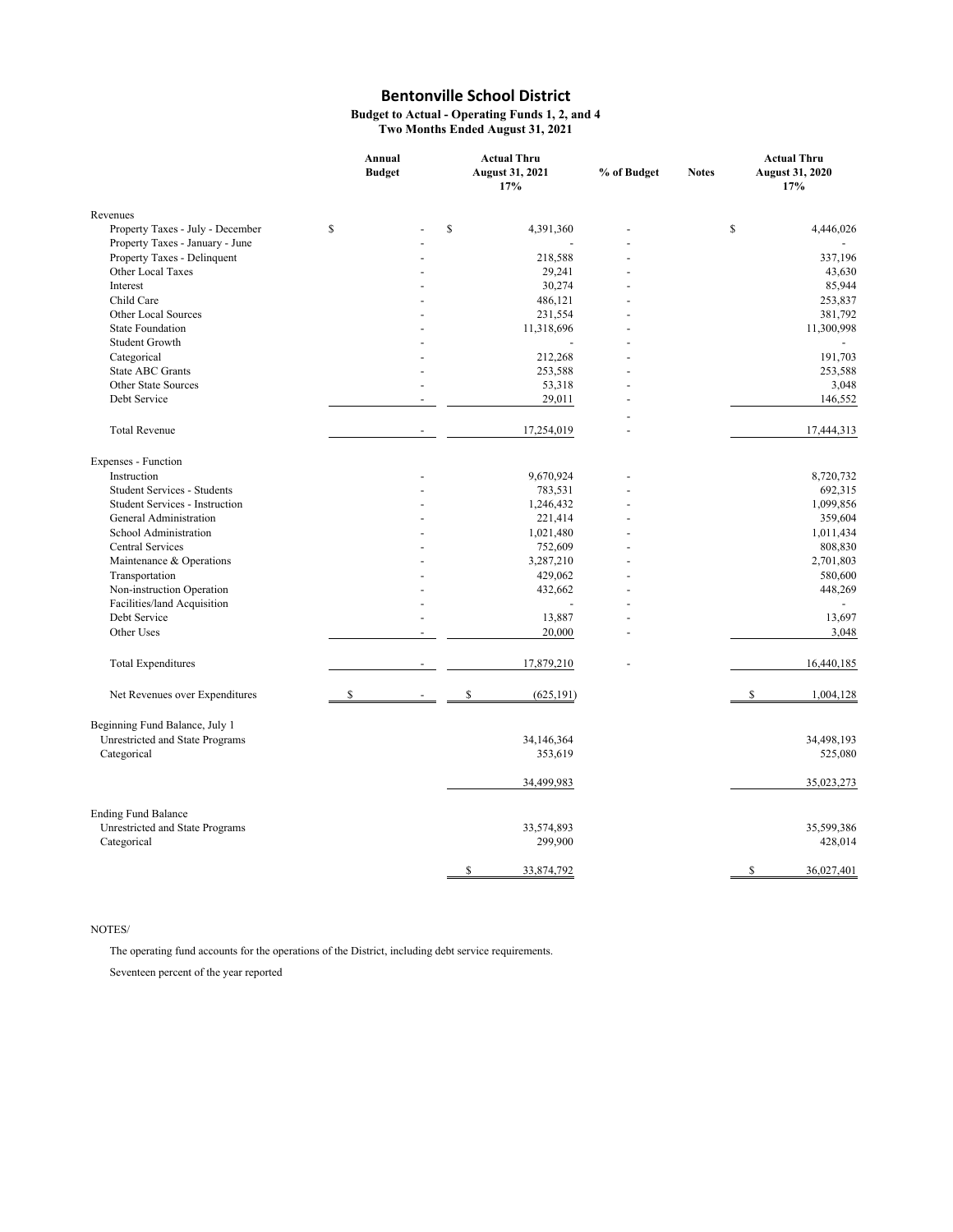### **Budget to Actual - Building Fund 3 Two Months Ended August 31, 2021**

|                                | Annual<br><b>Budget</b> |   | <b>Actual Thru</b><br><b>August 31, 2021</b><br>17% | % of Budget | <b>Notes</b> | <b>Actual Thru</b><br><b>August 31, 2020</b><br>17% |
|--------------------------------|-------------------------|---|-----------------------------------------------------|-------------|--------------|-----------------------------------------------------|
| Revenues                       |                         |   |                                                     |             |              |                                                     |
| Local property taxes           | \$                      | S |                                                     |             | \$           |                                                     |
| Investment income              |                         |   |                                                     |             |              |                                                     |
| Other local revenues           |                         |   |                                                     |             |              |                                                     |
| Federal and state assistance   |                         |   | 1,297,466                                           |             |              |                                                     |
| Total revenues                 |                         |   | 1,297,466                                           |             |              |                                                     |
| Expenditures                   |                         |   |                                                     |             |              |                                                     |
| Instruction                    |                         |   |                                                     |             |              |                                                     |
| Support services               |                         |   | 183,733                                             |             |              | 37,057                                              |
| Other                          |                         |   | 2,010,008                                           |             |              | 2,628,616                                           |
| Total expenditures             |                         |   | 2,193,741                                           |             |              | 2,665,673                                           |
| Changes in fund balances       |                         |   | (896, 276)                                          |             |              | (2,665,673)                                         |
| Beginning Fund Balance, July 1 |                         |   | 21,718,885                                          |             |              | 25,340,391                                          |
| <b>Ending Fund Balance</b>     |                         |   | 20,822,609                                          |             |              | 22,674,718                                          |

### NOTES/

The building fund accounts for the acquisition of fixed assets or construction of major capital projects.

Seventeen percent of the year reported

A\ Revenues include bond proceeds of \$40,438,228 received in Period 9 for Junior High #4 construction.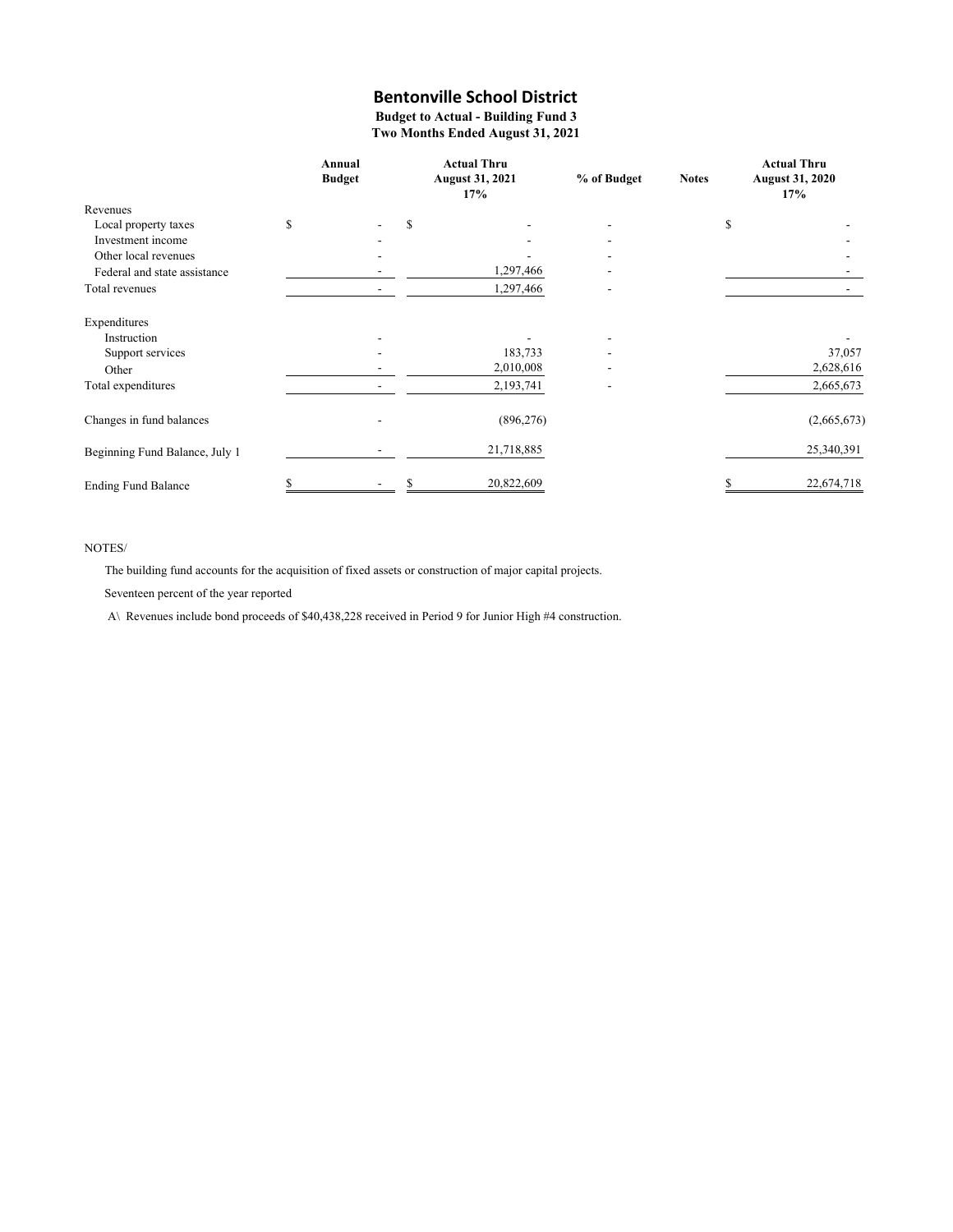**Budget to Actual - Capital Outlay Fund 5 Two Months Ended August 31, 2021**

|                                | Annual<br><b>Budget</b> |   | <b>Actual Thru</b><br><b>August 31, 2021</b><br>17% | % of Budget | <b>Notes</b> | <b>Actual Thru</b><br><b>August 31, 2020</b><br>17% |
|--------------------------------|-------------------------|---|-----------------------------------------------------|-------------|--------------|-----------------------------------------------------|
| Revenues                       |                         |   |                                                     |             |              |                                                     |
| Local property taxes           | \$                      | S | 187,320                                             |             | $\mathbf{A}$ | \$<br>190,136                                       |
| Investment income              |                         |   |                                                     |             |              |                                                     |
| Other local revenues           |                         |   |                                                     | ٠           |              |                                                     |
| Federal and state assistance   |                         |   |                                                     |             |              |                                                     |
| Total revenues                 |                         |   | 187,320                                             |             |              | 190,136                                             |
| Expenditures                   |                         |   |                                                     |             |              |                                                     |
| Instruction                    |                         |   |                                                     | ٠           |              |                                                     |
| Support services               |                         |   | 1,296,184                                           |             | B            | 1,609,986                                           |
| Other                          |                         |   |                                                     |             |              |                                                     |
| Total expenditures             |                         |   | 1,296,184                                           |             |              | 1,609,986                                           |
| Changes in fund balances       |                         |   | (1,108,864)                                         |             |              | (1,419,850)                                         |
| Beginning Fund Balance, July 1 |                         |   | 8,299,094                                           |             |              | 6,247,619                                           |
| <b>Ending Fund Balance</b>     |                         |   | 7,190,230                                           |             |              | 4,827,770                                           |

#### NOTES/

The capital outlay fund accounts for the expenditures of building projects funded by millage for dedicated M & O purposes.

Seventeen percent of the year reported

A\ Amount represents property taxes collected during the year based on the 2 mil.

B\ Primarily consists of repairs and maintenance expenses to maintain and upgrade the facilities and purchase technology equipment.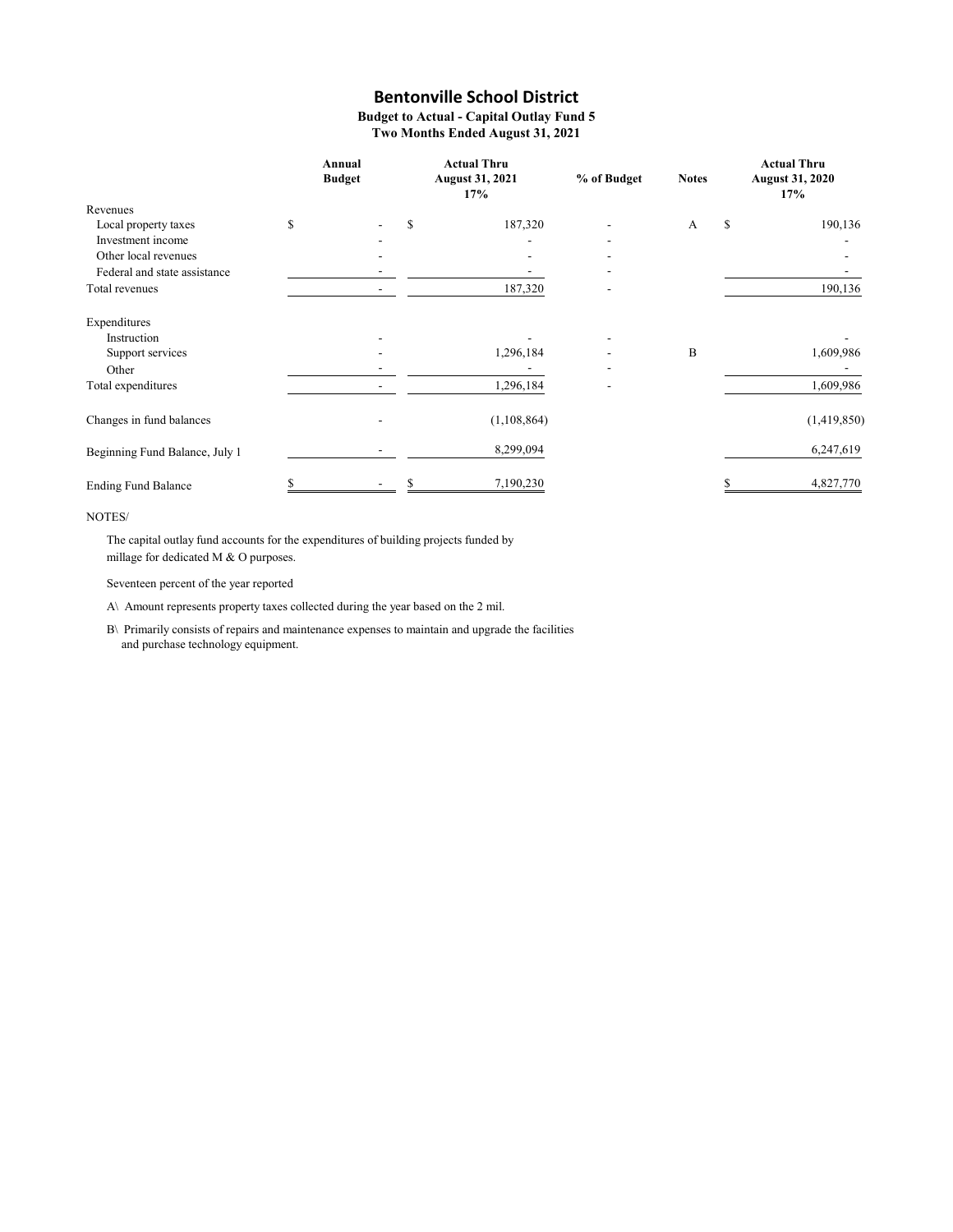**Budget to Actual - Federal Fund 6 Two Months Ended August 31, 2021**

|                                | Annual<br><b>Budget</b>  |   | <b>Actual Thru</b><br><b>August 31, 2021</b><br>17% | % of Budget              | <b>Notes</b> | <b>Actual Thru</b><br><b>August 31, 2020</b><br>17% |
|--------------------------------|--------------------------|---|-----------------------------------------------------|--------------------------|--------------|-----------------------------------------------------|
| Revenues                       |                          |   |                                                     |                          |              |                                                     |
| Local property taxes           | \$                       | S |                                                     |                          |              | \$                                                  |
| Investment income              |                          |   |                                                     |                          |              |                                                     |
| Other local revenues           |                          |   |                                                     |                          |              |                                                     |
| Federal and state assistance   |                          |   | 757,023                                             |                          |              | (382, 305)                                          |
| Total revenues                 | $\overline{\phantom{0}}$ |   | 757,023                                             |                          | А            | (382, 305)                                          |
| Expenditures                   |                          |   |                                                     |                          |              |                                                     |
| Instruction                    |                          |   | 722,308                                             |                          |              | 376,007                                             |
| Support services               |                          |   | 2,222,903                                           |                          |              | 125,965                                             |
| Other                          |                          |   |                                                     | $\overline{\phantom{a}}$ |              |                                                     |
| Total expenditures             | $\overline{\phantom{a}}$ |   | 2,945,211                                           | $\overline{\phantom{a}}$ | B            | 501,971                                             |
| Changes in fund balances       |                          |   | (2,188,188)                                         |                          |              | (884, 277)                                          |
| Beginning Fund Balance, July 1 |                          |   | 3,901,610                                           |                          |              | 5,045,531                                           |
| <b>Ending Fund Balance</b>     | \$                       |   | 1,713,422                                           |                          |              | 4,161,255                                           |

#### NOTES/

The federal fund accounts for the revenue and expenses related to federal programs such as Title I; Title VI-B; Medicaid, etc.

Seventeen percent of the year reported

- A\ Amount represents revenue received from various federal agencies. Revenue is received on a reimbursement basis (with the exception of Medicaid). For example, May expenses are not reimbursed until June.
- B\ Expenses incurred for federal programs. Expenses range from salaries and benefits to supplies and technology to be used in the classroom.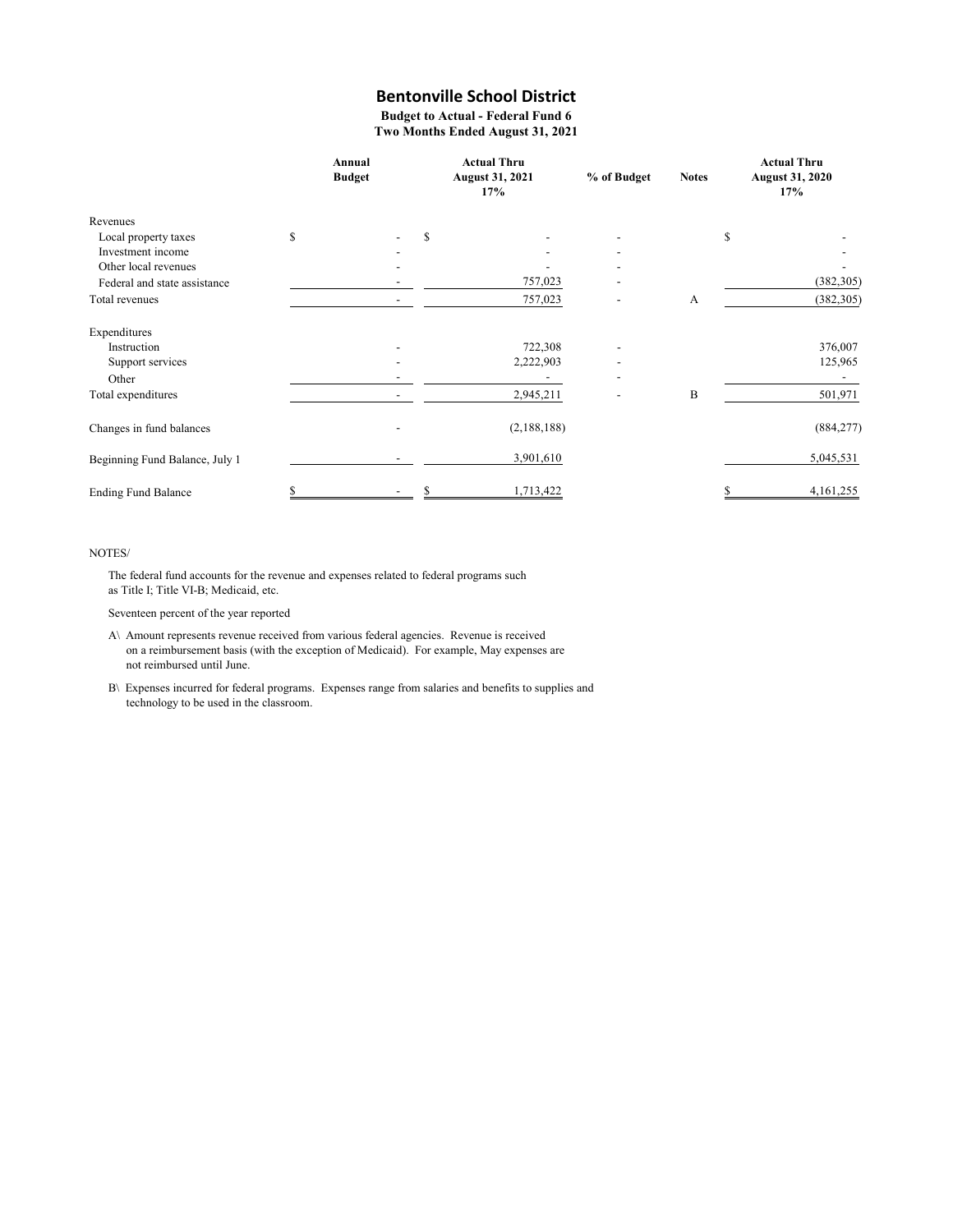**Budget to Actual - Activity Fund 7 Two Months Ended August 31, 2021**

|                                | Annual<br><b>Budget</b> |  |   | <b>Actual Thru</b><br><b>August 31, 2021</b><br>17% | % of Budget | <b>Notes</b> | <b>Actual Thru</b><br><b>August 31, 2020</b><br>17% |  |
|--------------------------------|-------------------------|--|---|-----------------------------------------------------|-------------|--------------|-----------------------------------------------------|--|
| Revenues                       |                         |  |   |                                                     |             |              |                                                     |  |
| Local property taxes           | \$                      |  | S |                                                     |             |              | \$                                                  |  |
| Investment income              |                         |  |   |                                                     |             |              |                                                     |  |
| Other local revenues           |                         |  |   | 887,095                                             |             | A            | 774,473                                             |  |
| Federal and state assistance   |                         |  |   |                                                     |             |              |                                                     |  |
| Total revenues                 |                         |  |   | 887,095                                             |             |              | 774,473                                             |  |
| Expenditures                   |                         |  |   |                                                     |             |              |                                                     |  |
| Instruction                    |                         |  |   |                                                     |             |              |                                                     |  |
| Support services               |                         |  |   |                                                     |             |              |                                                     |  |
| Other                          |                         |  |   | 776,432                                             |             | A            | 479,468                                             |  |
| Total expenditures             |                         |  |   | 776,432                                             |             |              | 479,468                                             |  |
| Changes in fund balances       |                         |  |   | 110,663                                             |             |              | 295,005                                             |  |
| Beginning Fund Balance, July 1 |                         |  |   | 3,962,870                                           |             |              | 3,496,284                                           |  |
| <b>Ending Fund Balance</b>     | \$                      |  | S | 4,073,532                                           |             |              | 3,791,289<br>S                                      |  |

### NOTES/

The activity fund accounts for revenues generated from fundraising activities; student fees, athletic gates and donations. Expenses are used for various student activities; scholarships, etc.

Seventeen percent of the year reported

A\ Amounts can vary from year to year based on the schools' fundraising activities.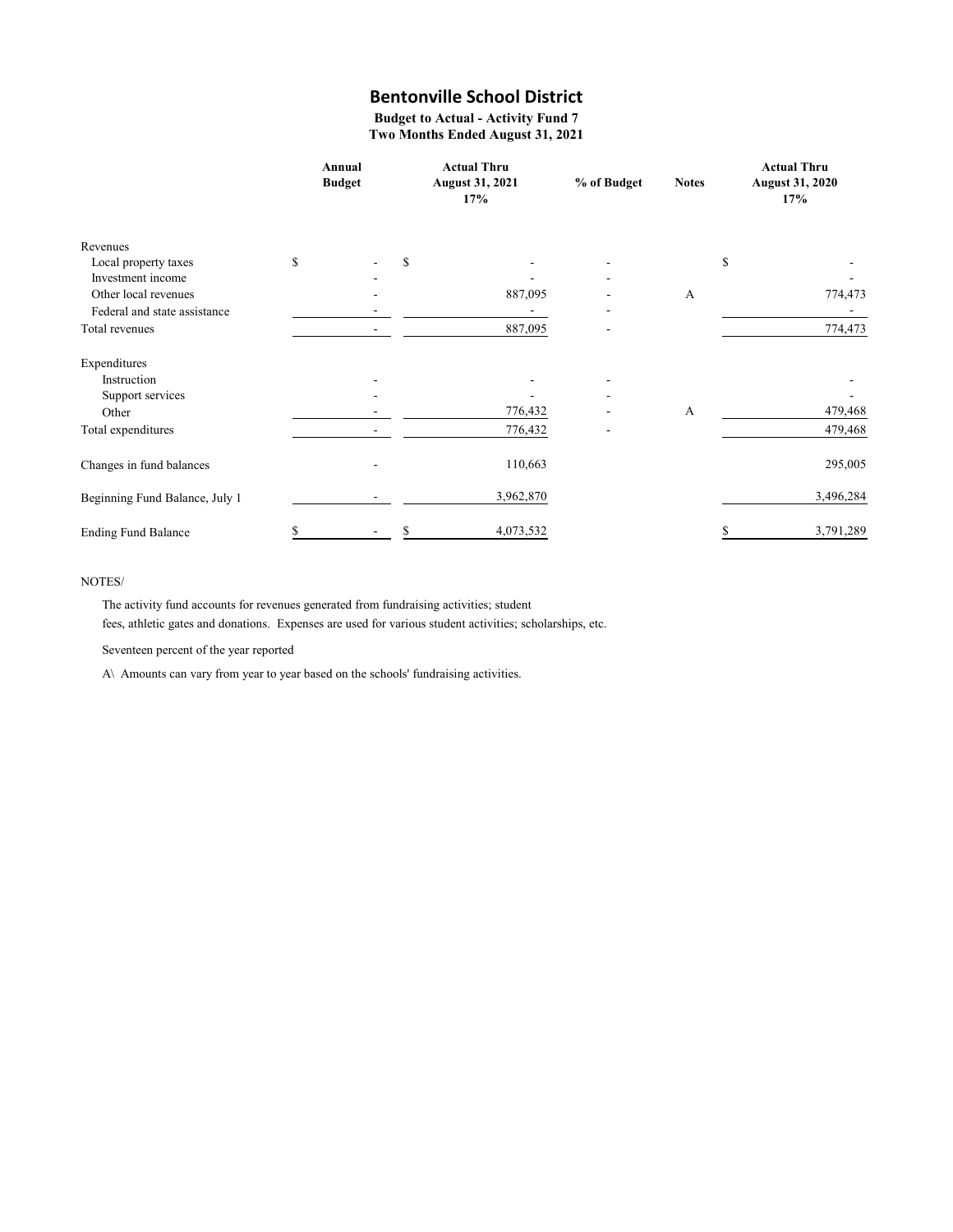**Budget to Actual - Food Service Fund 8 Two Months Ended August 31, 2021**

|                                |    | Annual<br><b>Budget</b> | <b>Actual Thru</b><br><b>August 31, 2021</b><br>17% | % of Budget | <b>Notes</b> | <b>Actual Thru</b><br><b>August 31, 2020</b><br>17% |
|--------------------------------|----|-------------------------|-----------------------------------------------------|-------------|--------------|-----------------------------------------------------|
| Revenues                       |    |                         |                                                     |             |              |                                                     |
| Local property taxes           | \$ |                         | \$                                                  |             |              | \$                                                  |
| Investment income              |    |                         |                                                     |             |              |                                                     |
| Other local revenues           |    |                         | 106,096                                             |             | А            | 104,673                                             |
| Federal and state assistance   |    |                         | 309,638                                             |             | B            |                                                     |
| Total revenues                 |    |                         | 415,734                                             |             |              | 104,673                                             |
| Expenditures                   |    |                         |                                                     |             |              |                                                     |
| Instruction                    |    |                         |                                                     |             |              |                                                     |
| Support services               |    |                         | 2,792                                               |             |              | 2,460                                               |
| Other                          |    |                         | 92,128                                              |             | $\mathbf C$  | 94,891                                              |
| Total expenditures             |    |                         | 94,921                                              |             |              | 97,351                                              |
| Changes in fund balances       |    |                         | 320,813                                             |             |              | 7,322                                               |
| Beginning Fund Balance, July 1 |    |                         | 1,693,343                                           |             |              | 1,447,879                                           |
| <b>Ending Fund Balance</b>     | S  |                         | 2,014,156                                           |             |              | 1,455,202                                           |

### NOTES/

The food service fund accounts for transactions related to the food service program of the District.

Seventeen percent of the year reported

A\ Other local revenue consists of fees charged to students and staff for food.

B\ Amount represents federal reimbursements for free/reduced students.

C\ Amount represents expenses paid to Aramark to manage food service department. Costs include salaries, food costs, management fees and supplies.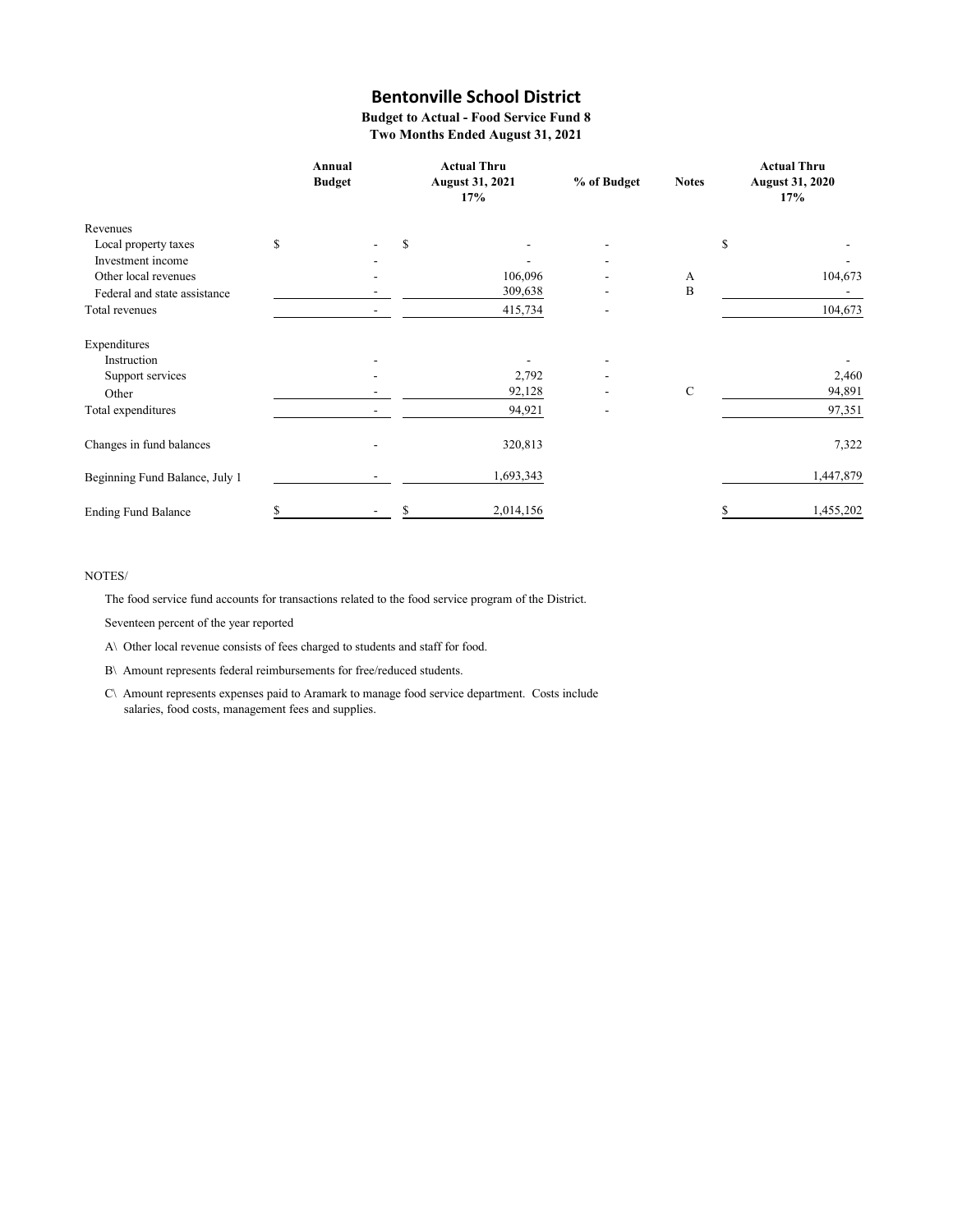**Budget to Actual - Operating Funds 1, 2, and 4 Two Months Ended August 31, 2021**

|                                         | Annual        | <b>Actual Thru</b> |                          | $\frac{0}{0}$ |              | <b>Actual Thru</b>       |  |
|-----------------------------------------|---------------|--------------------|--------------------------|---------------|--------------|--------------------------|--|
|                                         | <b>Budget</b> |                    | <b>August 31, 2021</b>   | of Budget     | <b>Notes</b> | <b>August 31, 2020</b>   |  |
| 61110 Certified Salaries                | \$            | \$                 | 8,312,286                | L.            | \$           | 7,660,194                |  |
| 61120 Classified Salaries               |               |                    | 1,612,085                | ÷.            |              | 1,485,591                |  |
| 62X10 Certified and Classified Benefits |               |                    | 2,552,498                |               |              | 2,381,448                |  |
| 62321 Outsourcing Surcharge (0.50 %)    |               |                    | 10,528                   |               |              | 14,473                   |  |
| 63100 Purchased Services                |               |                    | ÷,                       |               |              |                          |  |
| 63200 Instructional Services            |               |                    |                          |               |              | $\overline{\phantom{a}}$ |  |
| 63220 Substitute Service                |               |                    | 8,000                    |               |              | 8,570                    |  |
| 63310 Cert. Prof. Development           |               |                    | 41,924                   |               |              | 12,140                   |  |
| 63320 Class. Prof Development           |               |                    | 140                      |               |              |                          |  |
| 63410 Pupil Services                    |               |                    |                          |               |              | $\overline{\phantom{a}}$ |  |
|                                         |               |                    | $\overline{\phantom{a}}$ |               |              |                          |  |
| 63430 Accounting<br>63440 Legal         |               |                    | 19,184                   |               |              | 7,470                    |  |
|                                         |               |                    |                          |               |              | 6,438                    |  |
| 63450 Medical                           |               |                    | 7,350                    |               |              |                          |  |
| 63460 Info Tech                         |               |                    | $\sim$                   |               |              |                          |  |
| 63490 Other Professional                |               |                    |                          |               |              | 24,410                   |  |
| 63530 Software Support                  |               |                    | 132,676                  |               |              | 143,891                  |  |
| 63900 Other Purchase Service            |               |                    | 7,409                    |               |              | 19,806                   |  |
| 64100 Water & Sewer                     |               |                    | 73,027                   |               |              | 49,403                   |  |
| 64210 Sanitation                        |               |                    | 63,140                   |               |              | 39,681                   |  |
| 64230 Cleaning Services                 |               |                    | 1,049,548                |               |              | 977,640                  |  |
| 64240 Lawn Care                         |               |                    | 217,107                  |               |              | 141,803                  |  |
| 64300 Repairs & Maintenance             |               |                    | 17,508                   |               |              | 2,397                    |  |
| 64400 Rental                            |               |                    | 41,502                   |               |              | 45,625                   |  |
| 64900 Other Property Service            |               |                    | 356                      |               |              | 279                      |  |
| 65210 Property & Liability Insurance    |               |                    | 785,220                  |               |              | 579,744                  |  |
| 65240 Fleet Insurance                   |               |                    | 148,062                  |               |              | 137,866                  |  |
| 65250 Student Accident Ins              |               |                    | 19,520                   |               |              | 23,020                   |  |
| 65310 Telephone                         |               |                    | 21,288                   |               |              | 24,659                   |  |
| 65320 Postage                           |               |                    | 21,419                   |               |              | 6,908                    |  |
| 65330 Network Systems                   |               |                    | 41,069                   |               |              | 95,124                   |  |
| 65400 Advertising                       |               |                    | $\sim$                   |               |              | 64                       |  |
| 65500 Printing & Binding                |               |                    | 50,062                   |               |              | 51,664                   |  |
| 65600 Tuitions                          |               |                    |                          |               |              |                          |  |
| 65800 Travel expenses                   |               |                    | 56,939                   |               |              | 10,217                   |  |
| 66100 General Supplies & Materials      |               |                    | 742,454                  |               |              | 995,207                  |  |
| 66150 Allocation (\$500) Supplies       |               |                    | 35,735                   |               |              | 17,241                   |  |
| 66210 Natural Gas                       |               |                    | 71,063                   |               |              | 34,024                   |  |
| 66220 Electricity                       |               |                    | 601,794                  |               |              | 444,820                  |  |
| 66260 Gasoline & Diesel                 |               |                    | 17,697                   |               |              | 8,750                    |  |
| 66410 Textbooks                         |               |                    |                          |               |              | 63,778                   |  |
| 66420 Library Books & Periodicals       |               |                    | 7,853                    |               |              | 1,824                    |  |
| 66500 Technology Supplies               |               |                    | 13,005                   |               |              |                          |  |
| 66510 Software                          |               |                    | 789,522                  |               |              | 433,465                  |  |
| 66520 Other Supplies-Tech               |               |                    | 2,763                    |               |              |                          |  |
| 67000 Bldg & Land Improvement           |               |                    | ä,                       |               |              |                          |  |
| 67300 Equipment                         |               |                    | 2,583                    |               |              | 225,233                  |  |
| 68100 Dues & Fees                       |               |                    | 247,541                  |               |              | 247,069                  |  |
| 68300 Interest/Principal                |               |                    | 13,887                   |               |              | 13,697                   |  |
| 68600 Penalties and Interest            |               |                    | $\sim$                   |               |              |                          |  |
| 68800 Taxes                             |               |                    | ÷.                       |               |              |                          |  |
| 68900 Misc Expenditures                 |               |                    | 23,464                   |               |              | 4,556                    |  |
|                                         | \$            | $\mathbb{S}$       | 17,879,210               |               | $\mathbb{S}$ | 16,440,185               |  |

### NOTE/

Seventeen percent of the year reported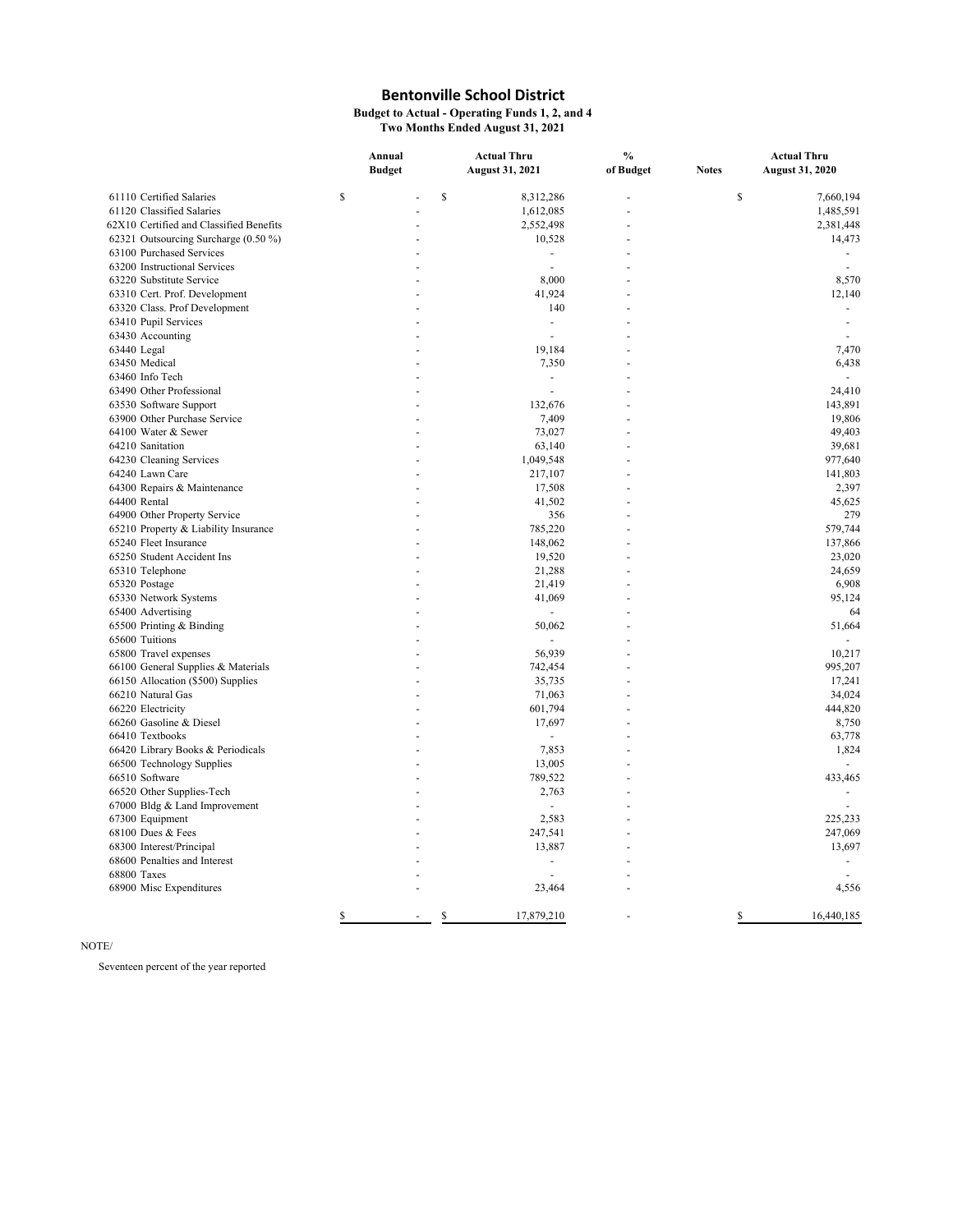